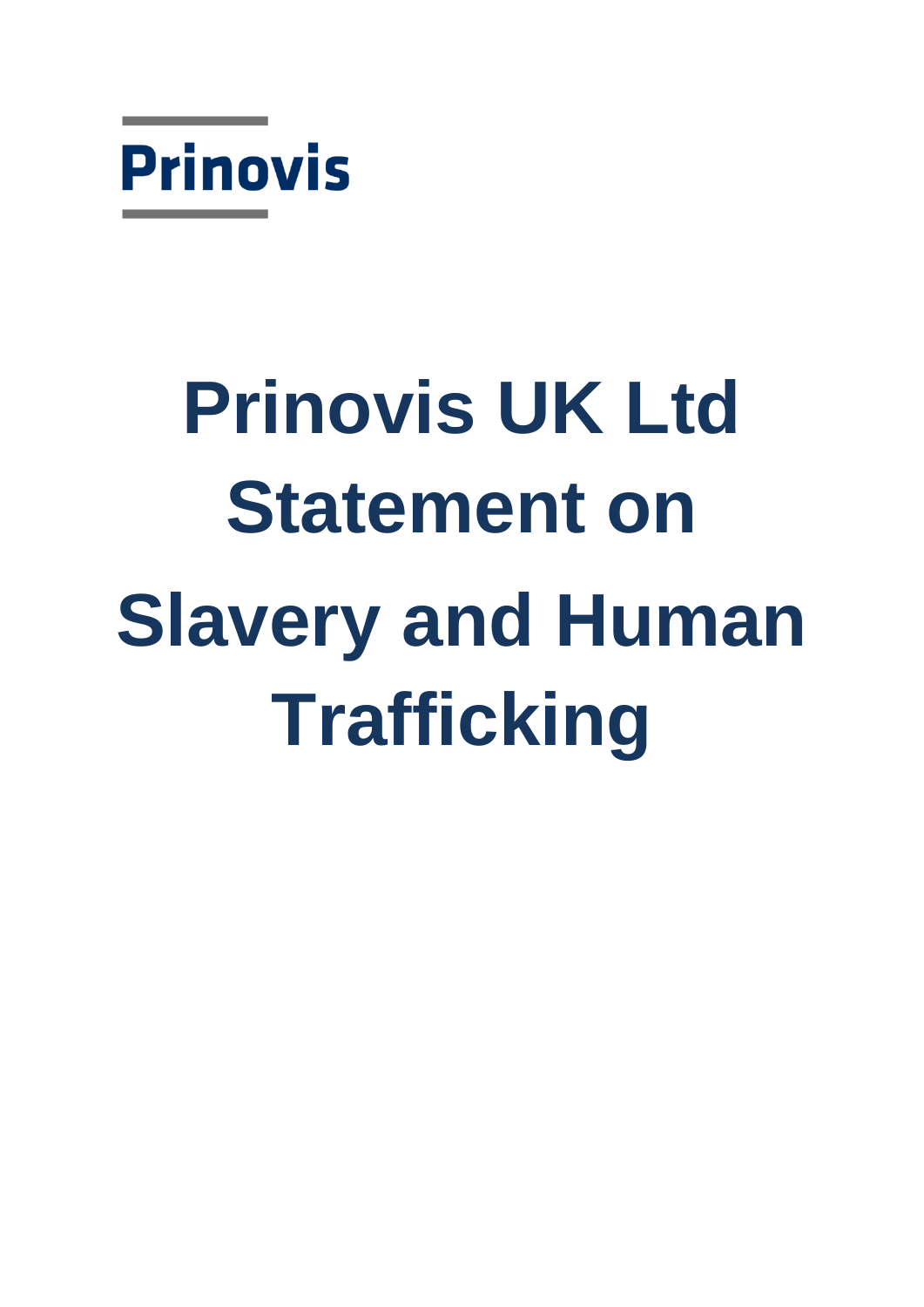# **Prinovis UK Ltd Statement on Slavery and Human Trafficking**

This statement is made pursuant to section 54(1) of the Modern Slavery Act 2015 and sets out the steps we have taken to ensure our business as well as our supply chains are free from slavery and human trafficking.

# **Introduction**

# **Prinovis UK Ltd is committed to preventing slavery and human trafficking occurring in any of its corporate activities, as well as seeking to ensure our supply chains are also free from such practices.**

# **Our organisational structure and operations**

Prinovis UK Ltd is a Gravure printing specialist working in the print manufacturing sector, based in Liverpool, Merseyside.

Prinovis group also has production sites in Ahrensburg, Dresden and Nuremberg in Germany. In addition to the corporate headquarters in Gütersloh, Prinovis has an office in Paris. In total there are 2,300 Prinovis employees.

Prinovis is part of the Bertelsmann Printing Group which comprises all of Bertelsmann's printing operations: gravure and offset printing plants in Germany and the UK as well as offset and digital printing facilities in the U.S.

You can click on Company and Profile links on our website for more information.

### **Nature of our supply chains**

Our key supply chains involve a managed service provider for temporary personnel plus print partners, paper mills and ink suppliers for manufacturing purposes mainly from UK and Europe and a small proportion in the US.

# **Policies relating to slavery and human trafficking**

We provide our commitment implementing and enforcing effective procedures and controls to minimise the risks of human trafficking and other modern slavery practices infiltrating our business operations or supply chains, and to acting ethically and with integrity in all our business activities and relationships.

### **Risk assessment**

We use the Bertelsmann Supplier Code of Conduct guidelines and Assist4 Compliance and Risk Management databases to assess which of our own activities and supply chains represent the highest risks in respect of slavery or human trafficking.

### **Supplier agreement**

We endeavour to avoid contracting with suppliers or sub-contractors that are located in geographical areas where slavery and human trafficking are a more prevalent risk. We do however recognise that the upstream supply chain may include countries with a higher risk of modern slavery or human trafficking.

In addition to this, we have issued a copy of the Bertelsmann Supplier Code of Conduct to all our key suppliers and reinforced this for all suppliers by adding a code of conduct clause to the Prinovis supplier conditions of purchase.

These additional requirements have been added to our Internal Supplier Review process. This ensures that any new or existing supplier is compliant with the provisions of the Modern Slavery Act and the Bertelsmann Code of Conduct when entering or renewing a contractual relationship with us.